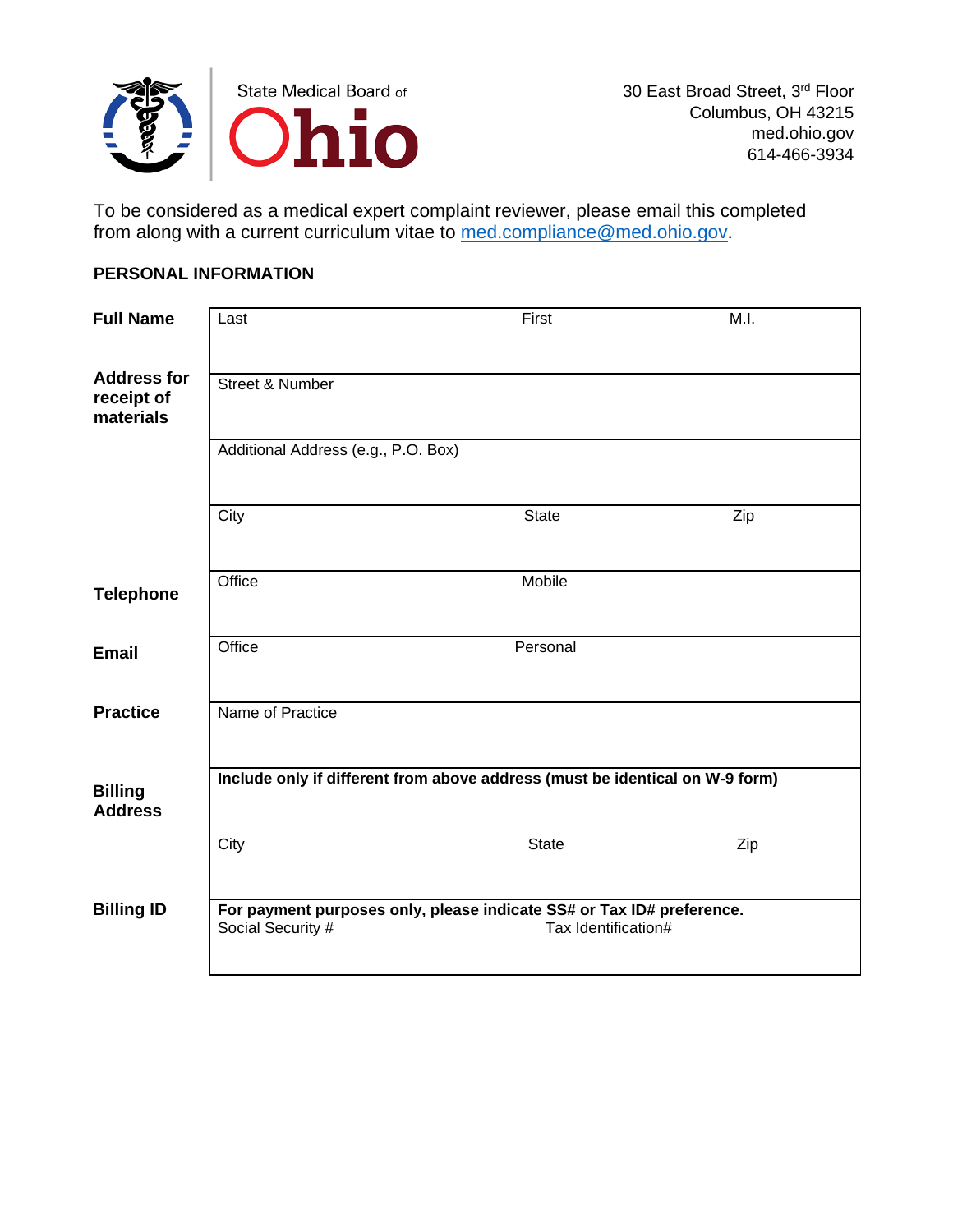# **PRACTICE SITUATION**

| <b>Type</b>                        | Solo Practitioner (# of years)                              | Partnership/Group (# of partners)                  |
|------------------------------------|-------------------------------------------------------------|----------------------------------------------------|
| <b>Situation</b>                   | Professional Corporation (name)                             | Other (briefly explain)                            |
|                                    |                                                             |                                                    |
| <b>Clinical</b><br><b>Practice</b> | Is your practice limited to a specialty or<br>subspecialty? | Yes<br>No.                                         |
|                                    | If yes, list specialty/subspecialty                         | Average # of patients seen per day                 |
|                                    | Percentage of time spent in clinical practice               | Number of hours/week spent in clinical<br>practice |

## **BOARD CERTIFICATION**

| List all specialty and/or subspecialty boards | Initial certification date | Most recent certification date |
|-----------------------------------------------|----------------------------|--------------------------------|
|                                               |                            |                                |
|                                               |                            |                                |
|                                               |                            |                                |
|                                               |                            |                                |
|                                               |                            |                                |
|                                               |                            |                                |
|                                               |                            |                                |

## **LICENSURE**

| Name of state where you are licensed or have ever been licensed | Indicate the status of that license<br>(either ACTIVE or INACTIVE) |
|-----------------------------------------------------------------|--------------------------------------------------------------------|
|                                                                 |                                                                    |
|                                                                 |                                                                    |
|                                                                 |                                                                    |
|                                                                 |                                                                    |
|                                                                 |                                                                    |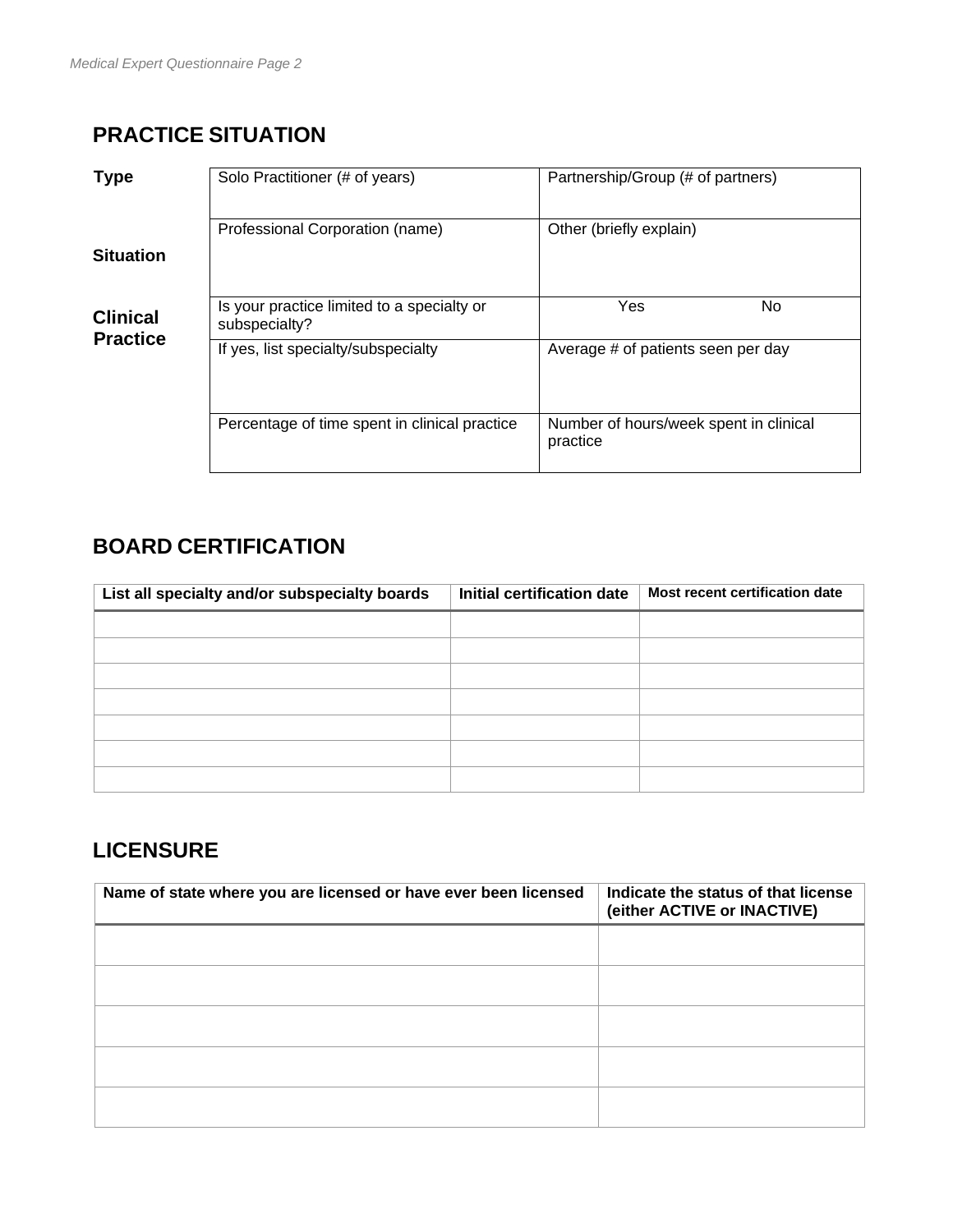## **DISCIPLINARY ACTIONS**

#### **Please indicate all incidents of disciplinary action(s). Attach an explanation of each action in a separate document.**

| <b>State</b> | <b>Type of Action</b> | <b>Date of Action</b> |
|--------------|-----------------------|-----------------------|
|              |                       |                       |
|              |                       |                       |
|              |                       |                       |
|              |                       |                       |

| <b>Professional Society</b> | <b>Type of Action</b> | <b>Date of Action</b> |
|-----------------------------|-----------------------|-----------------------|
|                             |                       |                       |
|                             |                       |                       |
|                             |                       |                       |
|                             |                       |                       |

| <b>Hospital Privileges</b> | <b>Type of Action</b> | <b>Date of Action</b> |
|----------------------------|-----------------------|-----------------------|
|                            |                       |                       |
|                            |                       |                       |
|                            |                       |                       |
|                            |                       |                       |

### **MALPRACTICE**

**List all malpractice settlements, judgments, or pending cases. Attach an explanation of each action in a separate document.**

| <b>Amount of Settlement/Judgment</b> | Date of Settlement (or specify "pending") |
|--------------------------------------|-------------------------------------------|
|                                      |                                           |
|                                      |                                           |
|                                      |                                           |
|                                      |                                           |

## **COMMITTEE EXPERIENCE**

| <b>Name of Committee</b> | Name of Hospital/Institution   Dates Served |  |
|--------------------------|---------------------------------------------|--|
|                          |                                             |  |
|                          |                                             |  |
|                          |                                             |  |
|                          |                                             |  |